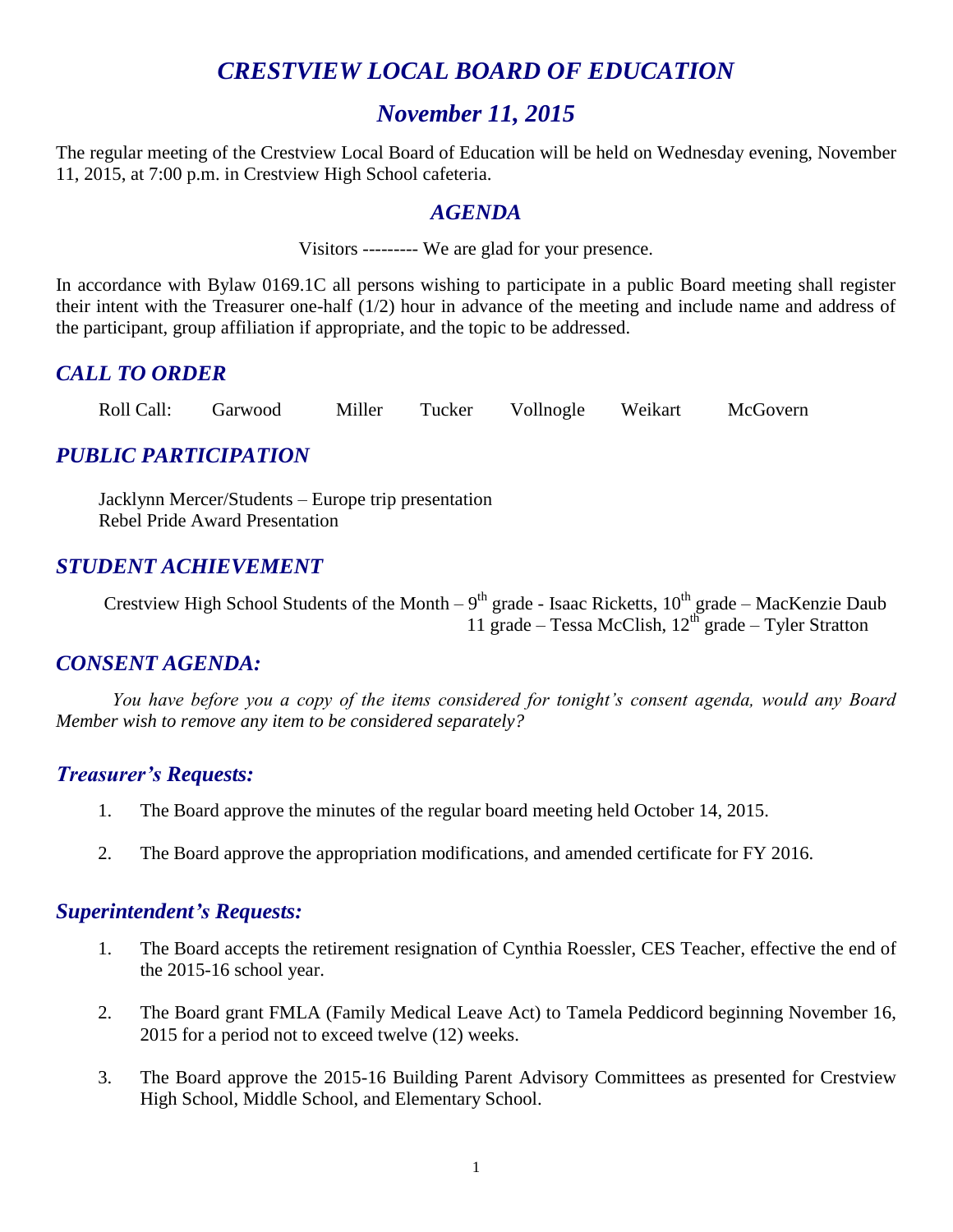- 4. The Board grant maternity leave as requested by Jill Colaneri, Crestview High School Teacher, beginning on December 11, 2015 through March 29, 2016
- 5. The Board approve to revise the substitute bus driver rate to \$15.00 per hour and pay for the training necessary for substitute bus drivers to obtain their bus driver certification. The district will also pay a per diem rate of \$30.00 per day for new substitute bus drivers to learn routes.
- 6. The Board accept the resignation of Tobin Bacon, CHS Junior Varsity Softball Coach for the 2015- 16 school year effective immediately.
- 7. The Board approve a stipend for the following personnel for Athletic Department event positions:

*CHS Scorekeepers* - Barbara Lipp ….. Gary Martin

*Ticket Seller* – Jan Schaefer (effective October 16, 2015)

8. The Board grant supplemental contract to the following licensed personnel for the 2015-2016 school year as per salary schedule for the assignment designated; all required reports are on file:

Stephanie Chizmar – CES Music

9. The Board grant pupil activity contracts to the following nonteaching personnel for the 2015-16 school year as per salary schedule for the assignment designated pursuant to O.R.C. 3313.53; all required reports are on file:

> Kyle Gruszecki – CHS JV Boys Baseball Coach Ron Myers – CHS Varsity Head Wrestling Coach Richard Stelts – CMS Wrestling Coach Emily Hart – CHS Varsity/JV Winter Sports Cheerleading Advisor Melvin Miller – CHS Varsity Assistant Softball Coach

10. The Board approve the following as a non-paid volunteer for the 2015-16 school year; all required reports are on file:

> Richard DeSalvo – CHS Volunteer Wrestling Coach Brook Bowyer - CHS Volunteer Wrestling Coach Victor Nery - CHS Volunteer Wrestling Coach Ashley Harrison – CHS Volunteer Varsity Girls Basketball Coach Emily Lewis – CHS Volunteer Winter Sports Cheerleading Assistant

11. The Board approve the following licensed personnel be placed on the approved substitute list for the 2015-16 school year, be granted a limited teaching contract, substitute basis only, according to salary schedule; all required reports are on file:

#### *High School, Middle School & Elementary School*

Donna Gentry – LPN Nurse (effective 10/28/2015) Emma Nappi – General Education Bernard Ferris – Integrated Social Studies 7-12

# **END of CONSENT AGENDA**

Recommend: The Board approve the consent agenda as presented:

Moved by \_\_\_\_, second by \_\_\_\_\_ to approve consent agenda. Vote yes: \_\_\_\_, \_\_\_\_, \_\_\_\_, \_\_\_\_, Vote no: \_\_\_\_, \_\_\_\_, \_\_\_, \_\_\_\_, \_\_\_\_, Absent: \_\_\_\_, \_\_\_\_, Motion carried \_\_\_\_\_. Failed \_\_\_\_.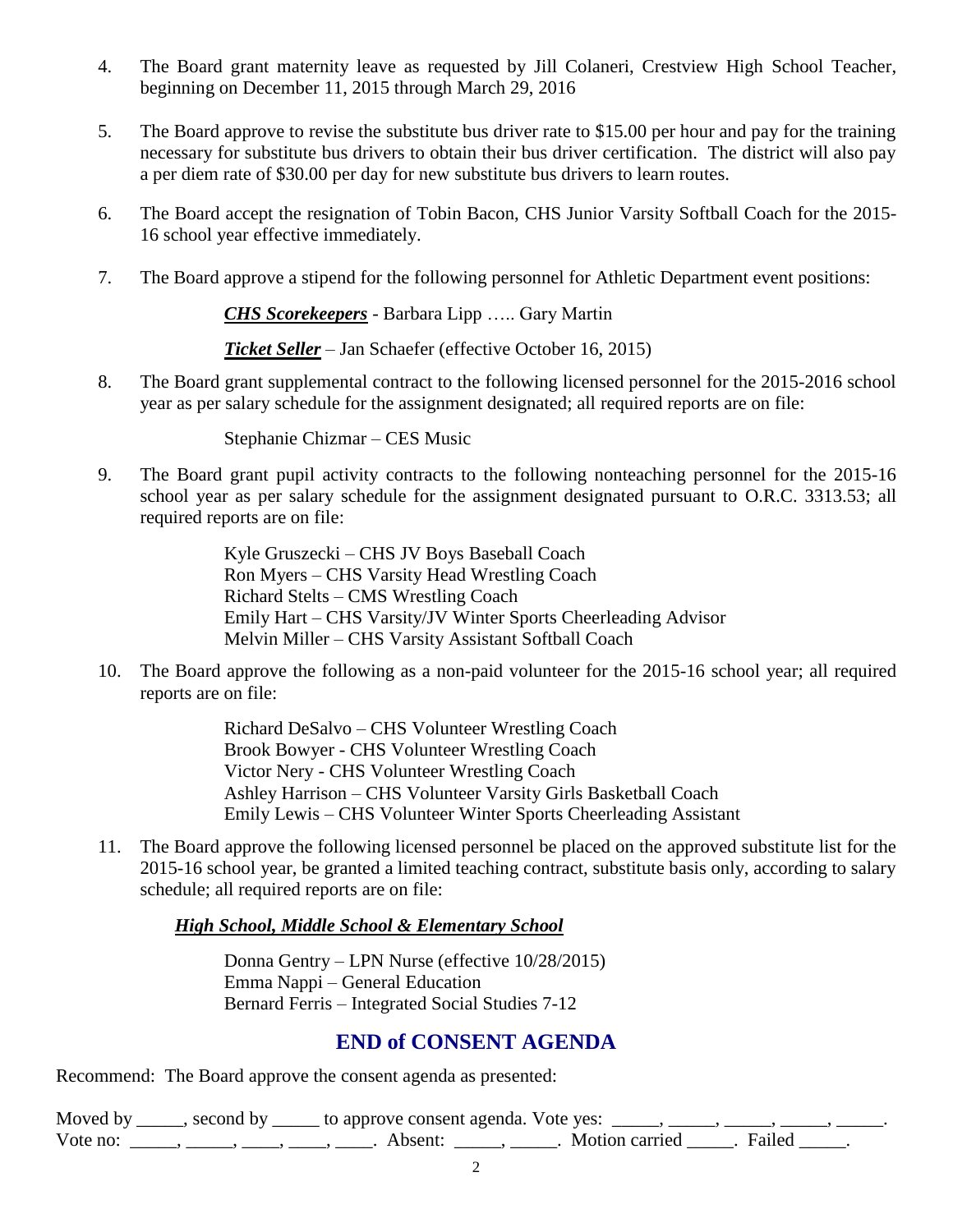# *Treasurer's Requests/Recommendations not included in Consent Agenda:*

1. Approve financial reports and investments as prepared and presented.

| Moved by | second by           | Vote yes: |                |        | Vote no: |
|----------|---------------------|-----------|----------------|--------|----------|
|          | Absent <sup>.</sup> |           | Motion carried | Failed |          |

#### 2. Recommend: The Board accept donations from:

| a. Jay & Paula Patterson    | \$200.00 to CMS PSS for Rebel Backpack Program |
|-----------------------------|------------------------------------------------|
| b. Tucker Equipment Company | \$100.00 to CMS PSS for Rebel Backpack Program |
| c. Karen & Tom Sapp         | \$30.00 to CHS Golf                            |
| d. Athletic Boosters        | \$506.67 to CHS Volleyball for shirts          |
| e. Elsie McConville         | \$50.00 to CMS PSS for Rebel Backpack Program  |
| f. Ohiopyle Prints          | \$117.80 to CHS Public School Support          |
|                             |                                                |

Moved by \_\_\_\_\_, second by \_\_\_\_\_. Vote yes:  $\frac{1}{\sqrt{2}}$ , \_\_\_\_, \_\_\_\_, \_\_\_\_, \_\_\_\_. Vote no: \_\_\_, \_\_\_\_\_, \_\_\_\_\_\_, \_\_\_\_\_\_\_. Absent: \_\_\_\_\_\_, \_\_\_\_\_\_. Motion carried \_\_\_\_\_\_. Failed \_\_\_\_\_.

# **Transformation Report:** Mr. Miller

# *Board Reports:*

| 1. | <b>Career Center Report</b>               | Mr. Tucker              |
|----|-------------------------------------------|-------------------------|
| 2. | <b>Student Achievement Liaison Report</b> | Dr. Miller              |
|    | 3. Legislative Report                     | Mr. Weikart             |
|    | 4. Student Board Member Report            | <b>Bradley McGovern</b> |

5. OSBA Delegate Report Mr. Weikart

# *Board Committee Reports:*

| 1. | Buildings & Grounds     | Mr. Vollnogle |
|----|-------------------------|---------------|
| 2. | <b>Athletic Council</b> | Mr. Garwood   |
|    | 3. Personnel            | Mr. Vollnogle |
|    | 4. Finance Audit        | Dr. Miller    |
| 5. | Policy                  | Dr. Miller    |
|    | 6. Communications       | Mr. Weikart   |
|    | 7. Insurance            | Mr. Vollnogle |

# *Administrative Reports:*

| 1. | <b>Elementary School</b> | Mrs. Dangerfield      |
|----|--------------------------|-----------------------|
| 2. | Middle School            | Mr. Richardson        |
| 3. | <b>High School</b>       | Mrs. Dickson          |
| 4. | <b>Special Education</b> | Mr. Hill              |
| 5. | Athletic                 | Mrs. Sapp/Mr. Cusick  |
| 6. | Lunchroom                | Mrs. Peddicord        |
| 7. | Technology               | Mr. Miller            |
| 8. | Transportation           | Mr. Floor/Mr. Burbick |
| 9. | Maintenance              | Mr. Radman            |